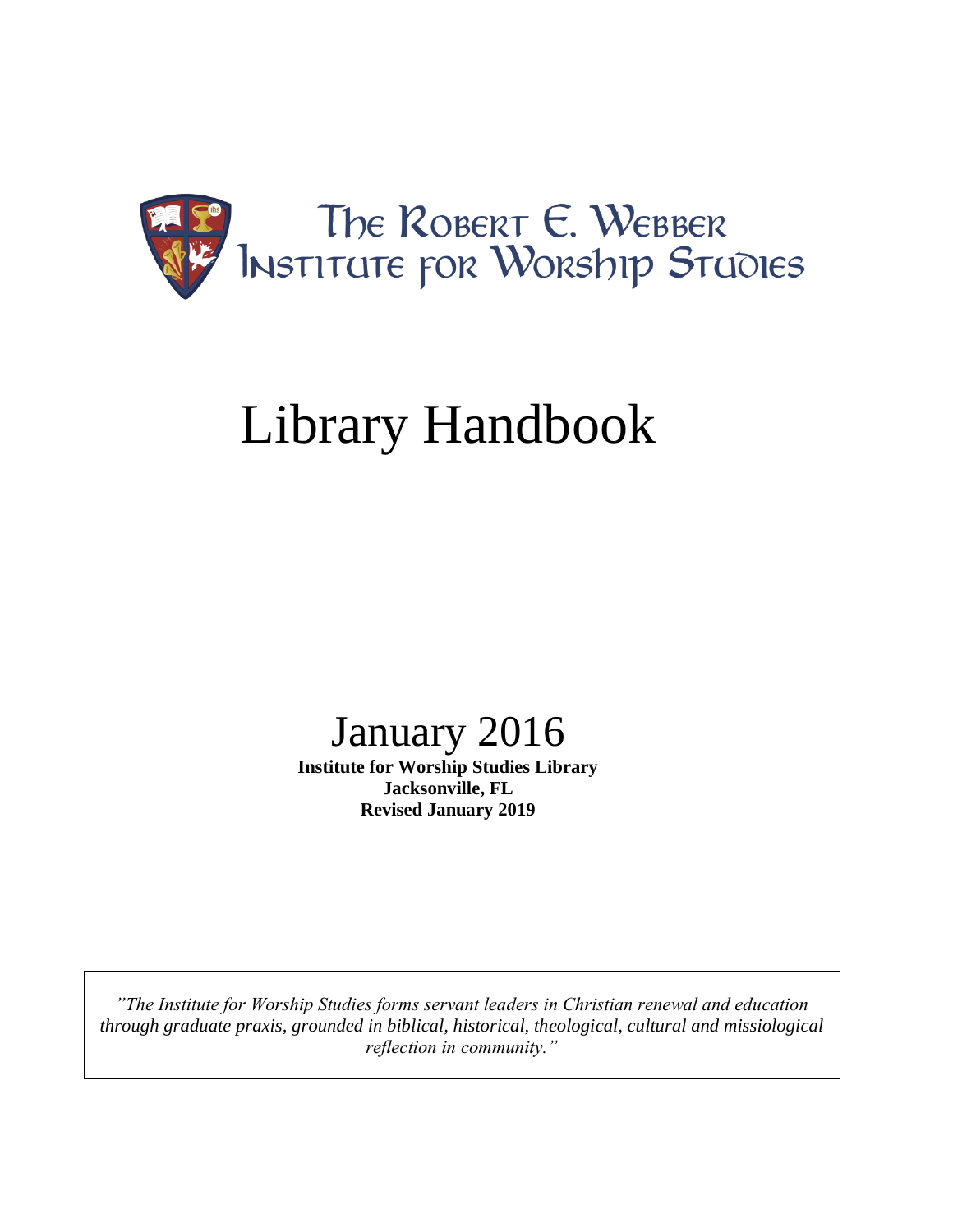#### **I. INTRODUCTION**

- A. Welcome to the Institute for Worship Studies Library. Our present library building is located on the campus of the Robert E. Webber Institute for Worship Studies in Jacksonville, FL.
- B. Mission: The mission of the library is to provide information resources and services to meet the educational, theological, and spiritual needs of the Institute for Worship Studies community.
- C. Information Literacy Skills and Promotion of Library Services: The Library Director provides a one hour Library overview at both the January and June "on campus" orientation sessions. A Library Update is also offered to returning students during each on-site session. Additional Library instruction and research assistance is provided on an individual basis by request.

#### **II. LIBRARY STAFF AND COLLECTION**

#### A. Library Staff

Susan Massey serves as the Library Director and can be emailed at [susan.massey@iws.edu.](mailto:csittema@iws.edu) The Library Director provides research assistance and library instruction.

Library Assistant can be reached by emailing [library@iws.edu.](mailto:library@iws.edu) The Library Assistant fulfills requests for library materials to be mailed or electronic copies of theses to be e-mailed.

#### B. Library Collections

IWS library resources are located on the first floor of the IWS administrative building (the Hendricks Avenue Baptist Church Family Life Center). You will find the following collections in three separate rooms:

- 1. Reference, IWS Theses, and Robert E. Webber Collections (non-circulating)
- 2. General Collection  $(A BX)$
- 3. General Collection  $(BX Z)$  and a second copy of IWS Theses

#### C. Classification System

The IWS Library uses the Library of Congress Classification System, with each subject associated with a letter of the alphabet: Students will find the majority of resources cataloged in the Religion Section (BL-BX) of the library.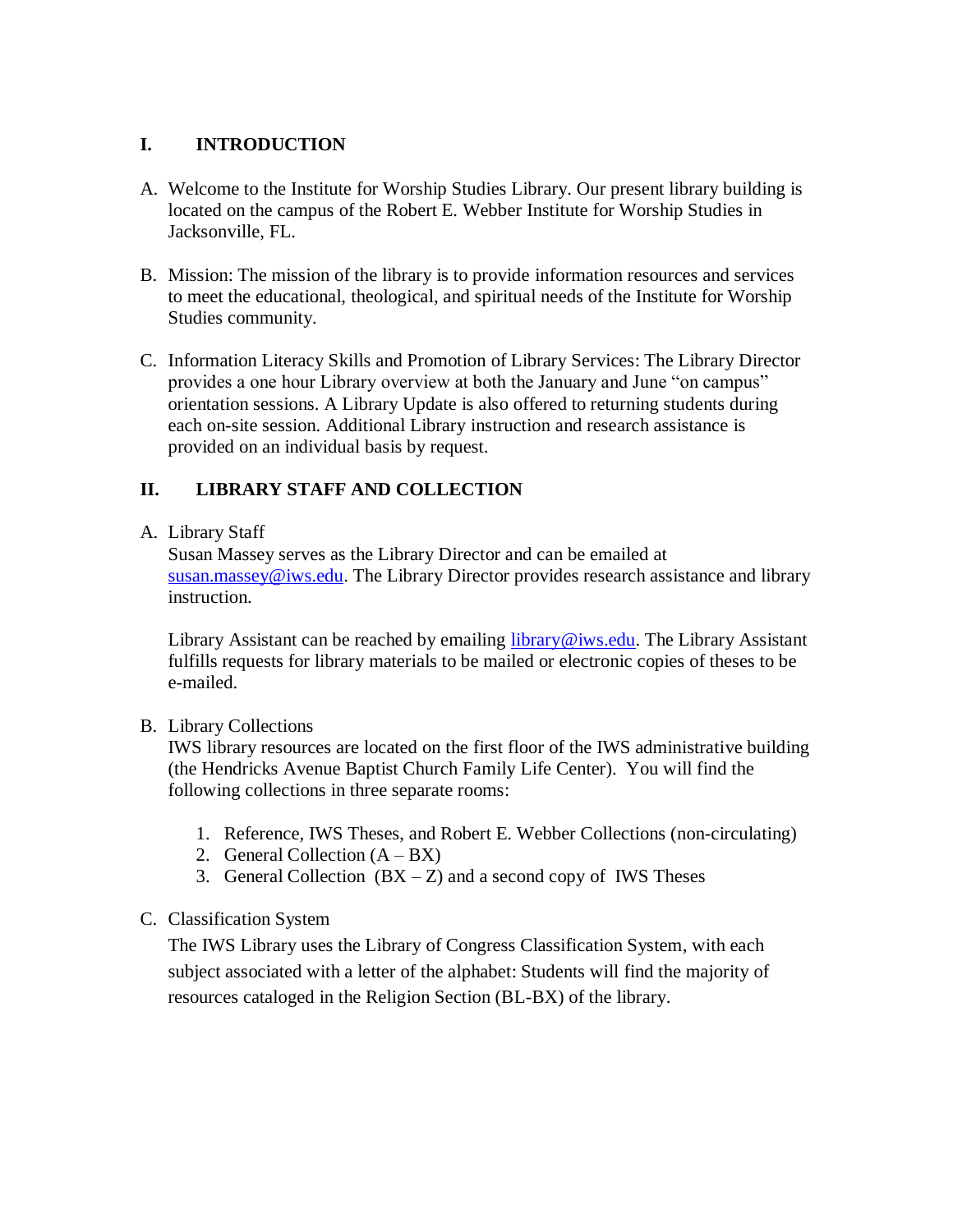#### **Letter Subject area**

- A [General Works](https://en.wikipedia.org/wiki/Library_of_Congress_Classification#Class_A_.E2.80.93_General_Works)
- B [Philosophy, Psychology, and Religion](https://en.wikipedia.org/wiki/Library_of_Congress_Classification#Class_B_.E2.80.93_Philosophy.2C_Psychology.2C_Religion)
- C [Auxiliary Sciences of History](https://en.wikipedia.org/wiki/Library_of_Congress_Classification#Class_C_.E2.80.93_Auxiliary_Sciences_of_History_.28General.29)
- D [General and Old World History](https://en.wikipedia.org/wiki/Library_of_Congress_Classification#Class_D_.E2.80.93_World_History_.28except_American_History.29)
- E [History of America](https://en.wikipedia.org/wiki/Library_of_Congress_Classification#Class_E_-_American_History)
- F [History of the United States and British, Dutch, French, and Latin America](https://en.wikipedia.org/wiki/Library_of_Congress_Classification#Class_F_.E2.80.93_Local_History_of_the_United_States_and_British.2C_Dutch.2C_French.2C_and_Latin_America)
- G [Geography, Anthropology, and Recreation](https://en.wikipedia.org/wiki/Library_of_Congress_Classification#Class_G_.E2.80.93_Geography.2C_Anthropology.2C_Recreation)
- H [Social Sciences](https://en.wikipedia.org/wiki/Library_of_Congress_Classification#Class_H_.E2.80.93_Social_Sciences)
- J [Political Science](https://en.wikipedia.org/wiki/Library_of_Congress_Classification#Class_J_.E2.80.93_Political_Science)
- K [Law](https://en.wikipedia.org/wiki/Library_of_Congress_Classification#Class_K_.E2.80.93_Law)
- L [Education](https://en.wikipedia.org/wiki/Library_of_Congress_Classification#Class_L_.E2.80.93_Education)
- M [Music](https://en.wikipedia.org/wiki/Library_of_Congress_Classification#Class_M_.E2.80.93_Music)
- N [Fine Arts](https://en.wikipedia.org/wiki/Library_of_Congress_Classification#Class_N_.E2.80.93_Fine_Arts)
- P [Language and Literature](https://en.wikipedia.org/wiki/Library_of_Congress_Classification#Class_P_.E2.80.93_Language_and_Literature)
- Q [Science](https://en.wikipedia.org/wiki/Library_of_Congress_Classification#Class_Q_.E2.80.93_Science)
- R [Medicine](https://en.wikipedia.org/wiki/Library_of_Congress_Classification#Class_R_.E2.80.93_Medicine)
- S [Agriculture](https://en.wikipedia.org/wiki/Library_of_Congress_Classification#Class_S_.E2.80.93_Agriculture)
- T [Technology](https://en.wikipedia.org/wiki/Library_of_Congress_Classification#Class_T_.E2.80.93_Technology)
- U [Military Science](https://en.wikipedia.org/wiki/Library_of_Congress_Classification#Class_U_.E2.80.93_Military_Science)
- V Naval [Science](https://en.wikipedia.org/wiki/Library_of_Congress_Classification#Class_V_.E2.80.93_Naval_Science)
- Z [Bibliography, Library Science, and General Information Resources](https://en.wikipedia.org/wiki/Library_of_Congress_Classification#Class_Z_.E2.80.93_Bibliography.2C_Library_Science)

Students will find the majority of resources cataloged in the Christian Religion Section (BR-BX) of the library.

- $\square$  Subclass BR [Christianity](https://en.wikipedia.org/wiki/Outline_of_Christianity)
- $\Box$  Subclass BS [The Bible](https://en.wikipedia.org/wiki/The_Bible)
- $\Box$  Subclass BT [Doctrinal Theology](https://en.wikipedia.org/w/index.php?title=Doctrinal_theology&action=edit&redlink=1)
- $\Box$  Subclass BV <u>[Practical Theology](https://en.wikipedia.org/wiki/Practical_theology)</u>
- $\square$  Subclass BX [Christian Denominations](https://en.wikipedia.org/wiki/Library_of_Congress_Classification:Class_B,_subclass_BX_--_Christian_Denominations)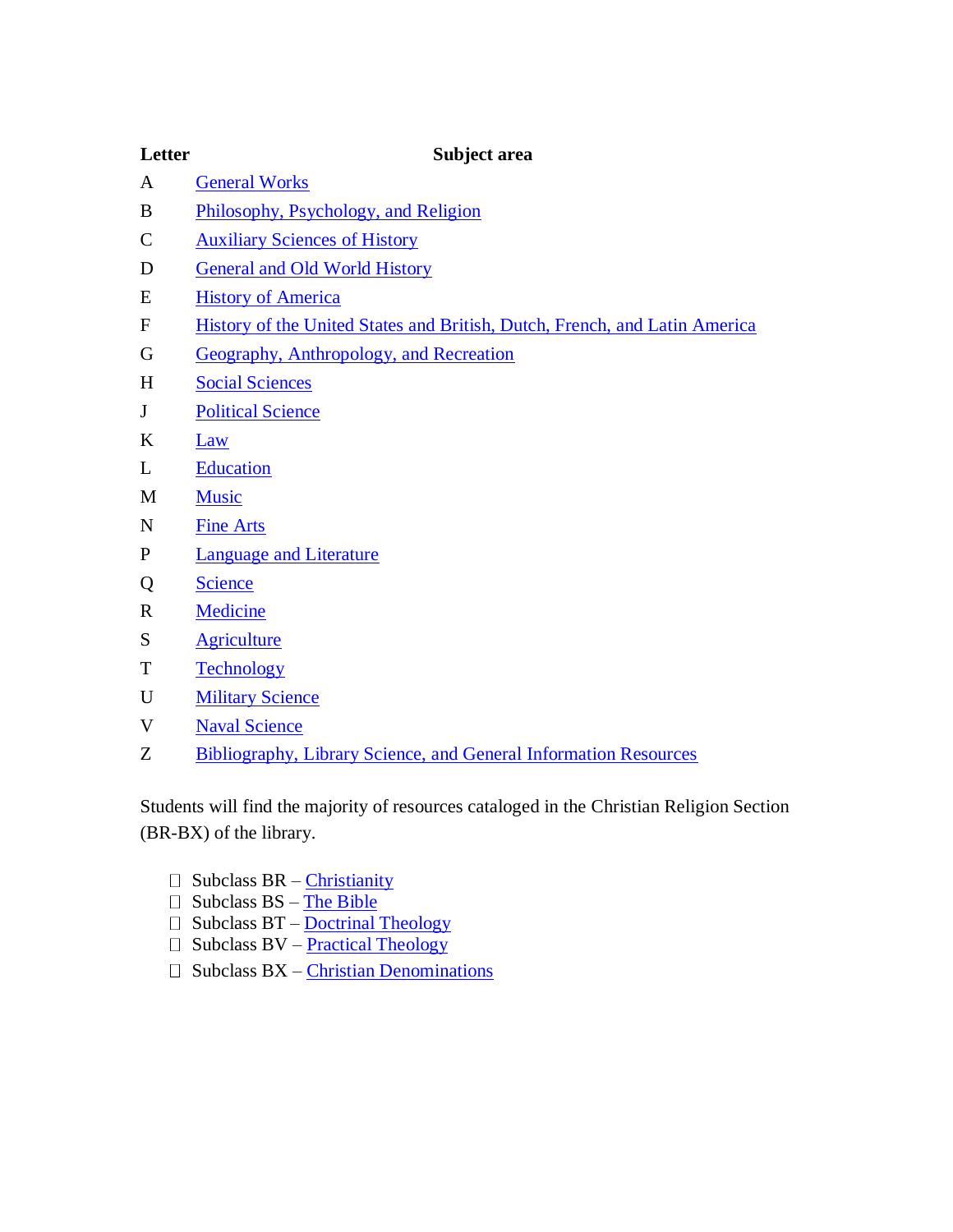#### **III. CIRCULATION POLICIES**

A. Circulation periods:

- Students may check out up to 15 circulating books at a time, for the duration of the semester. Books checked out during the June session are due on November 1; for the January session, books are due April 15. Students may renew books one time for a period of 4 weeks by sending a request to library@iws.edu.
- Faculty may check out up to 15 circulating books at a time, due at the end of each semester (November 1 or April 15). Faculty may renew books for up to three 4 week periods by sending a request to library@iws.edu.
- Alumni may check out books under the same circulation policy as for current students.
- Guests from libraries with cooperative agreements with IWS may check out up to 10 circulating books for 4 weeks. Guests may renew books for up to two 4-week periods by sending a request to library@iws.edu.

B. Circulating and non-circulating items:

- Books and audio-visual materials in the General Collection can be checked out.
- Items on Reserve\*, in Reference, and in the Webber Collection do not circulate.
- Journal issues do not circulate.
- Print IWS theses do not circulate.

Library staff can assist students with obtaining information from non-circulating items by scanning and emailing pages requested through [library@iws.edu.](mailto:library@iws.edu) Copyright law limits staff from copying more than 20% of a book. IWS theses are available in electronic format and can be accessed through the library Catalog or through Populi Library.

\*The purpose of the Reserve shelf is to give all students on-site during sessions a chance to access required or optional reading for courses. Reserve books may be checked out overnight only during the on-site sessions and must be returned the next day.

C. Requesting books from off-campus

- Students and faculty in United States may request books from the library by contacting the library staff at library@iws.edu. If the books are available, they will be checked out and mailed to the requestor. Books can be reserved by placing a Hold through the library catalog and the hold list should then be sent to  $\frac{library@iws.edu}{$  $\frac{library@iws.edu}{$  $\frac{library@iws.edu}{$  with a request to mail the books.
- The library staff will make every effort to assist international students with identifying sources near their residence, but IWS books will not be mailed to other countries. A PDF of book pages comprising up to 20% of the book may be copied and mailed, or scanned digitally and emailed, to international students.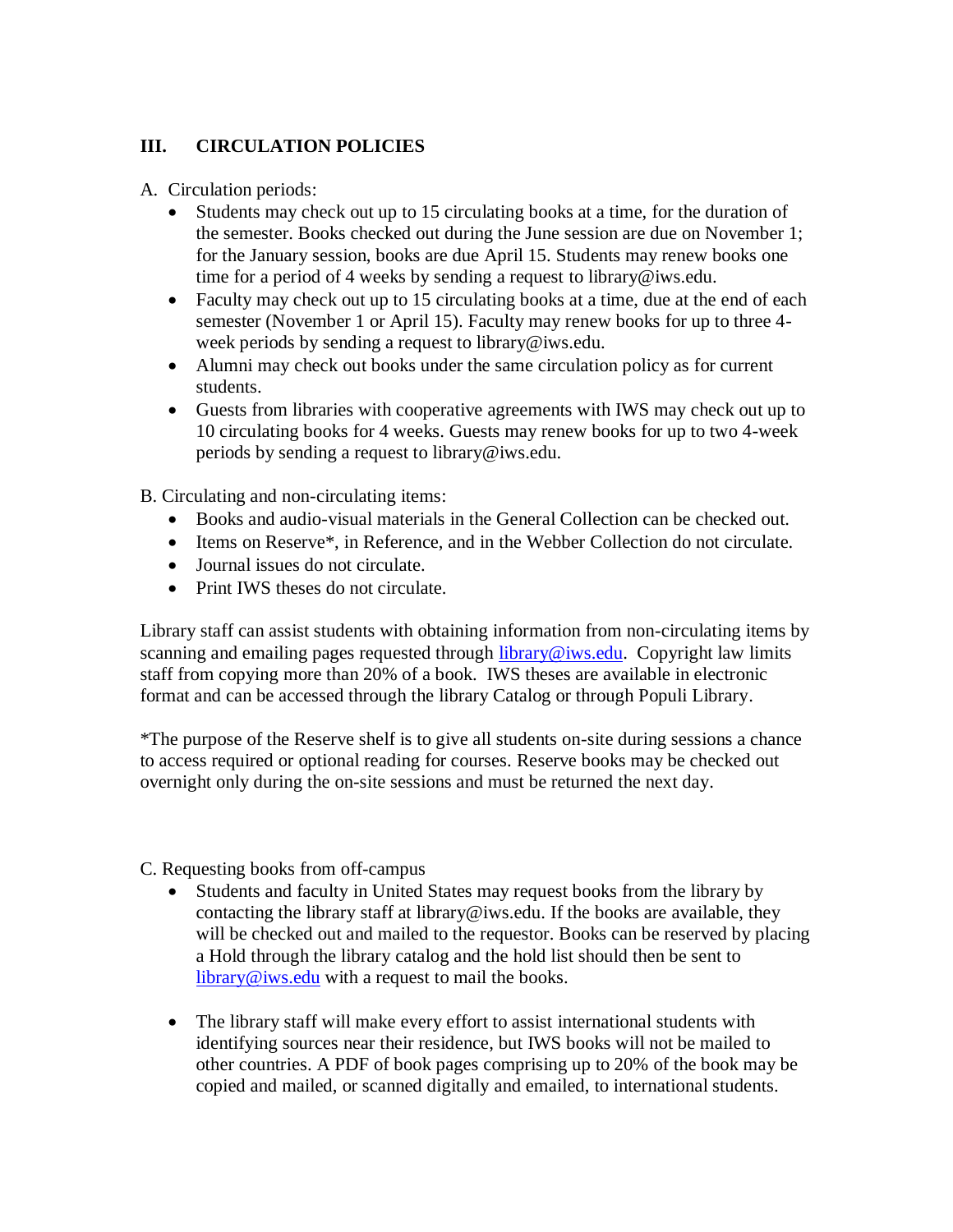- D. Checking out books on-campus
	- The library is open posted hours during the January and June on-site sessions for browsing collections and checking out books. The library will not be open during required practicums, convocations, or other meetings.
	- To check out books on-campus between on-site sessions, please call ahead for an appointment with library staff or email [library@iws.edu](mailto:library@iws.edu) to set up an appointment.
	- The Library collection may be browsed any time the IWS office is open. Regular IWS office hours are from 10-4 Monday-Friday. Visitors are advised to call (904- 264-2172) or email ahead of time before traveling to the library to make sure the office will be open.
- E. Returning books:
- 1. Lost books will be billed to the student at the cost of replacement with a new or used copy in good condition plus an administrative processing fee of \$10.
- 2. Please do not re-shelve books you remove from the shelf. Bring them to the library book return bin or leave them on the tables.
- 3. Patrons must return circulated books by the due date using one of the following methods. Due books must be returned before additional items can be checked out.
	- Students, faculty, and alumni in the United States should return books by mail, postmarked by their due date. Books should be returned using a shipping method that tracks the package. Students are responsible for books lost by the shipper if they are mailed without tracking or delivery confirmation.
	- International students should not mail books back to IWS, since there is a greater risk of books being lost when they are shipped from overseas. International students are allowed to bring their books with them to the next on-site session and return them on the first day of class.

### **IV. ONLINE PUBLIC ACCESS CATALOG (OPAC) AND RESEARCH DATABASES**

A. The IWS online catalog is available at [http://iws.kohalibrary.com](http://iws.kohalibrary.com/)

The catalog can be searched without logging in. Students are provided with a login ID and password to see the due dates of items they have checked out and save lists of books to request.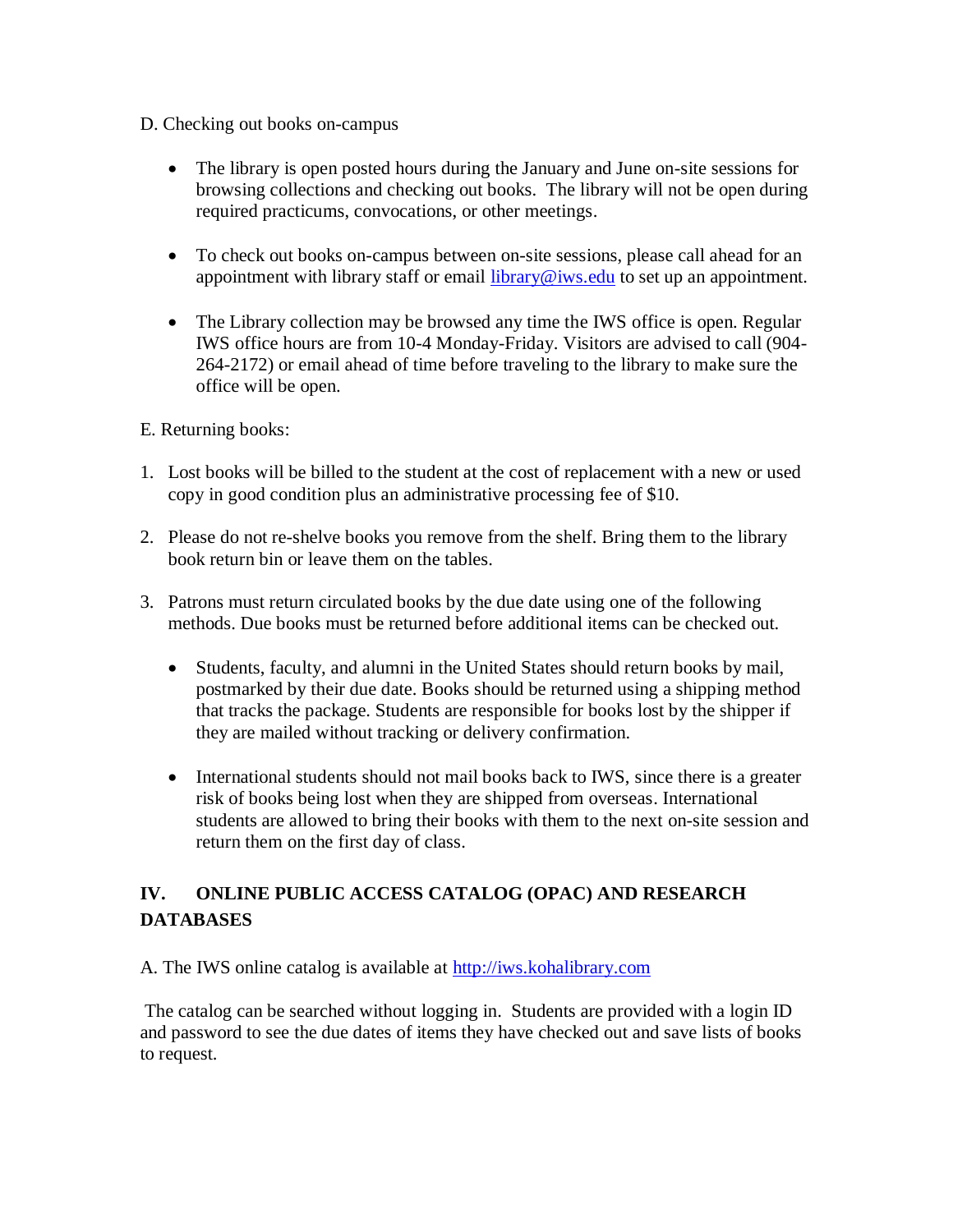#### Online Resources

1. ATLA Religion Database with ATLA Serials (ATLAS)

ATLA RDB is the premier index to journal articles, book reviews, and collections of essays in all fields of religion. ATLA Serials (ATLAS) is an online full-text collection of major religion and theology journals, IWS faculty, staff, and students must use their Moodle/Populi login and password to access these databases through the link provided on the library website. Access to ATLA/ATLAS is provided through the EBSCOhost platform. When logged into ATLA/ATLAS, users may create their own EBSCOhost password to save articles in a personal folder.

2. TREN (Theological Research Exchange Network)

TREN (Theological Research Exchange Network) is an online collection of DMin projects, Master's theses, conference papers and other sources. No password is needed to search TREN for resources. Copies of electronic theses available on TREN can be obtained for students by the library staff at no charge by sending an e-mail request to [library@iws.edu.](mailto:library@iws.edu)

3. eBooks on EBSCOhost

IWS offers a collection of electronic books through the EBSCOhost platform. IWS faculty, staff, and students must use their Moodle/Populi login and password to access these eBooks through the link provided on the library website.

4. Additional Online Resources

The library website offers a list of other suggested research tools available on the Internet. No password is required to access these resources.

#### **V. LIBRARY ORIENTATION**

Library orientation is scheduled during each on campus session in January and June. In addition, Library policies and tutorials are posted on the IWS website. Individual research assistance and help with using library resources is available throughout each semester by contacting library@iws.edu.

#### **VI. COOPERATIVE AGREEMENTS**

#### A. ATLA RECIPROCAL BORROWING PROGRAM

IWS participates in the ATLA Reciprocal Borrowing Program. This cooperative agreement enables IWS students, staff, and faculty to check out materials on site at